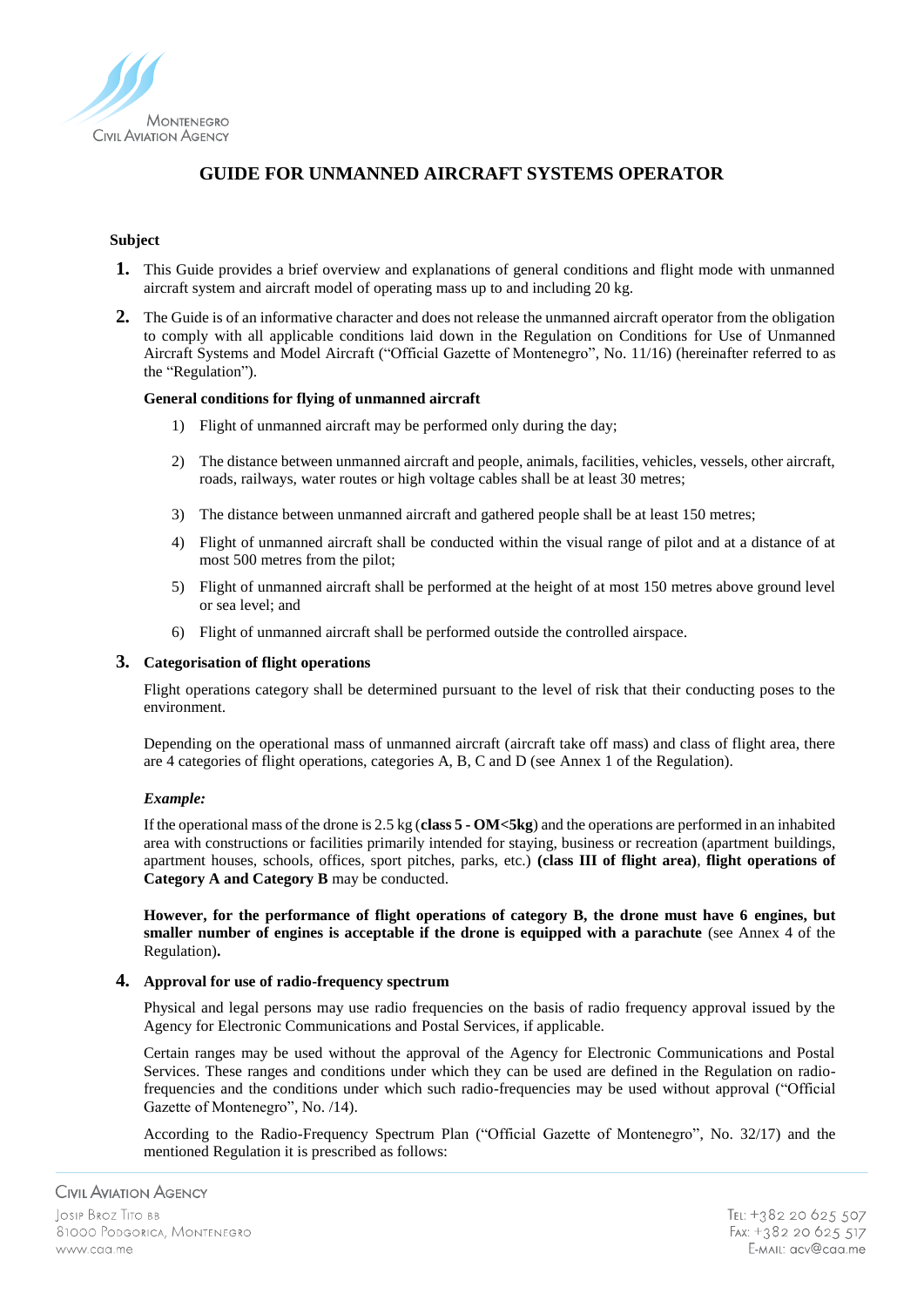1) The 922.7 - 927.7 MHz range is not allowed for use.

2) The 2,400-2,483 GHz range may be used without the approval of the Agency for Electronic Communications and Postal Services and the emitted power shall not exceed 100mW.

3) The 5,725-5,825 GHz range may be used without the approval of the Agency for Electronic Communications and Postal Services and the emitted power shall not exceed 25mW.

The table contains restrictions for some of the unmanned aircraft systems, individually:

| Model                                                  | <b>Frequency range</b>             | <b>Maximum</b> power or<br>magnitude of magnetic<br>field |
|--------------------------------------------------------|------------------------------------|-----------------------------------------------------------|
| DJI Phantom 3 Professional,<br>model 323               | 2,400-2,483 GHz                    | 100mW/20dBm                                               |
| Hexa-copter with DJI NAZA<br>V <sub>2</sub> controller | 2,400-2,483 GHz                    | 100mW/20dBm                                               |
|                                                        | 922,7-927,7 MHz                    | Not allowed                                               |
| DJI Inspire 1                                          | 5,725-5,825 GHz                    | 25mW/14dBm                                                |
|                                                        | 2,400-2,483 GHz                    | 100mW/20dBm                                               |
| Octocopter                                             | Octocopter                         | 100mW/20dBm                                               |
| Quadcopter Phantom 2                                   | 2,4 GHz ISM                        | 100mW/20dBm                                               |
| Quadcopter Phantom 3<br>Advanced                       | 2,400-2,483 GHz                    | 100mW/20dBm                                               |
| Phantom 4 DJI                                          | 2,400-2,483 GHz                    | 100mW / 20dBm                                             |
| Helio model DJI Inspire I                              | 5,725-5,825 GHz (remote to remote) | 25mW/14dBm                                                |
|                                                        | $2,400-2,483$ (remote to aircraft) | 100mW/20dBm                                               |
| <b>DJI Mavic PRO</b>                                   | 2,400-2,483 GHz                    | 100mW/20dBm                                               |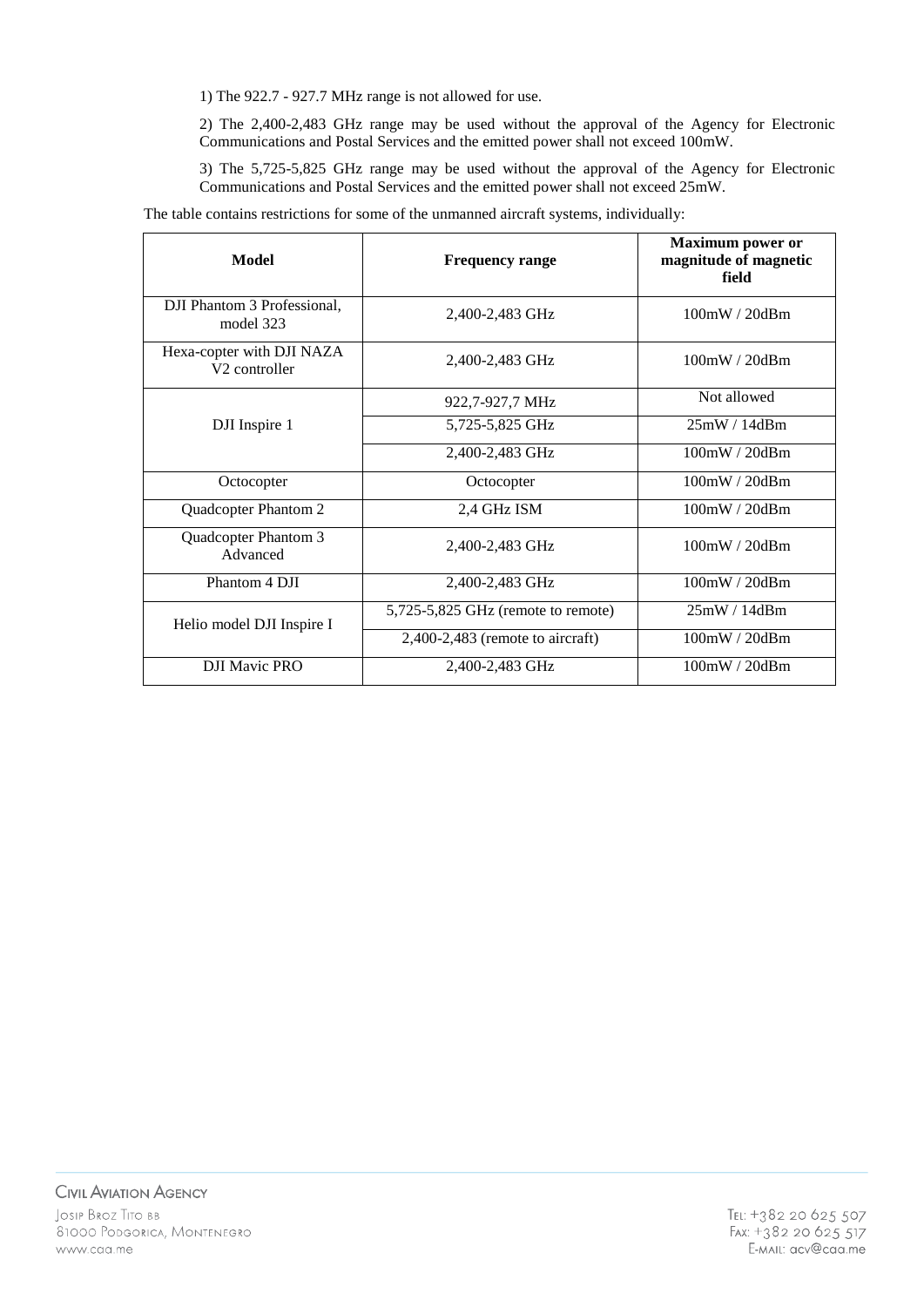# **5. Requirements for performance of operations with aircraft model**

| <b>MODEL AIRCRAFT</b>                                                                                                                                                                                                                                                                       |                                                                                                                                                                                                                                                                                                  |                    |  |  |
|---------------------------------------------------------------------------------------------------------------------------------------------------------------------------------------------------------------------------------------------------------------------------------------------|--------------------------------------------------------------------------------------------------------------------------------------------------------------------------------------------------------------------------------------------------------------------------------------------------|--------------------|--|--|
| This list of requirements is of an informative character and does not release the<br>unmanned aircraft operator from the obligation to comply with all applicable conditions<br>laid down in the Regulation on Conditions for Use of Unmanned Aircraft Systems and<br><b>Model Aircraft</b> | <b>Provision of</b><br>regulation (Article,<br>Annex)                                                                                                                                                                                                                                            |                    |  |  |
| <b>Flight</b> area                                                                                                                                                                                                                                                                          | Classes: I and II                                                                                                                                                                                                                                                                                | Articles 4 and 6   |  |  |
| <b>Insurance contract</b><br>(if applicable)                                                                                                                                                                                                                                                | In accordance with the Law on Compulsory Traffic<br>Insurance ("Official Gazette of Montenegro", No.<br>44/12                                                                                                                                                                                    | Article $7(2)$     |  |  |
| Use of radio-frequency<br>(if applicable)                                                                                                                                                                                                                                                   | with<br>Electronic<br>accordance<br>the<br>Law<br>In.<br>on<br>Communications ("Official Gazette of Montenegro",<br>No. 40/13, 56/13 and 2/17)<br>See point 4.                                                                                                                                   | Article 8          |  |  |
| <b>Marking</b>                                                                                                                                                                                                                                                                              | $OM>5kg \rightarrow Identification$ fire-resistant plate<br>OM<5kg $\rightarrow$ Identification fire-resistant plate or<br>identification placard                                                                                                                                                | Article 9          |  |  |
| Flight in controlled airspace<br>(CTR)                                                                                                                                                                                                                                                      | Only if the approval of the air traffic service unit is<br>obtained<br>Safety order (No: 2017/001 Rev. 00) laying down<br>requirements for use of unmanned aircraft systems and<br>aircraft models within CTR Podgorica and CTR Tivat                                                            | Articles 11 and 14 |  |  |
| Appropriate<br>application<br>of<br>flight rules                                                                                                                                                                                                                                            | 1. Regulation on manner, rules and procedures of air<br>and operational services in air traffic ("Official<br>Gazette of Montenegro", No. 11/16)<br>2. Regulation laying down classes of Montenegrin<br>airspace and conditions for their use ("Official<br>Gazette of Montenegro", No. 60/2011) | Article 10         |  |  |

#### *Explanatory note:*

| <b>Classification of flight area</b> |                                                                                               |  |  |
|--------------------------------------|-----------------------------------------------------------------------------------------------|--|--|
| <b>Class I</b>                       | Non-constructed area with no erected constructions or facilities and with no people, apart    |  |  |
|                                      | from pilot and personnel required for flying.                                                 |  |  |
|                                      | An uninhabited built area with auxiliary commercial facilities or constructions which are     |  |  |
| <b>Class II</b>                      | not intended for staying of people, where there are no people, apart from pilot and personnel |  |  |
|                                      | required for flying, where only temporary staying is allowed, with no detaining of people     |  |  |
|                                      | through the area (bicyclists, pedestrians, etc.).                                             |  |  |

- *Insurance contract*: Article 42 of the Law on Compulsory Traffic Insurance ("Official Gazette of Montenegro", No. 44/12) stipulates that the owner or user of the aircraft is obliged to conclude liability insurance contract for damage caused to the third parties by using unmanned aircraft system.

- *Marking*: An identification fire-resistant plate or placard shall contain:

- Identification mark of unmanned aircraft which for flight operations of Categories A, B and C shall not begin with the capital letter "D", while for category D an identification mark be issued by the Civil Aviation Agency.
- Name, address and contact information for the operator or owner.

# *Example:*

| Identification mark: | PHANTOM7777    |
|----------------------|----------------|
| Name:                | Marko Marković |
| Address:             | XXX VVV ZZZ    |

**CIVIL AVIATION AGENCY** JOSIP BROZ TITO BB 81000 PODGORICA, MONTENEGRO www.caa.me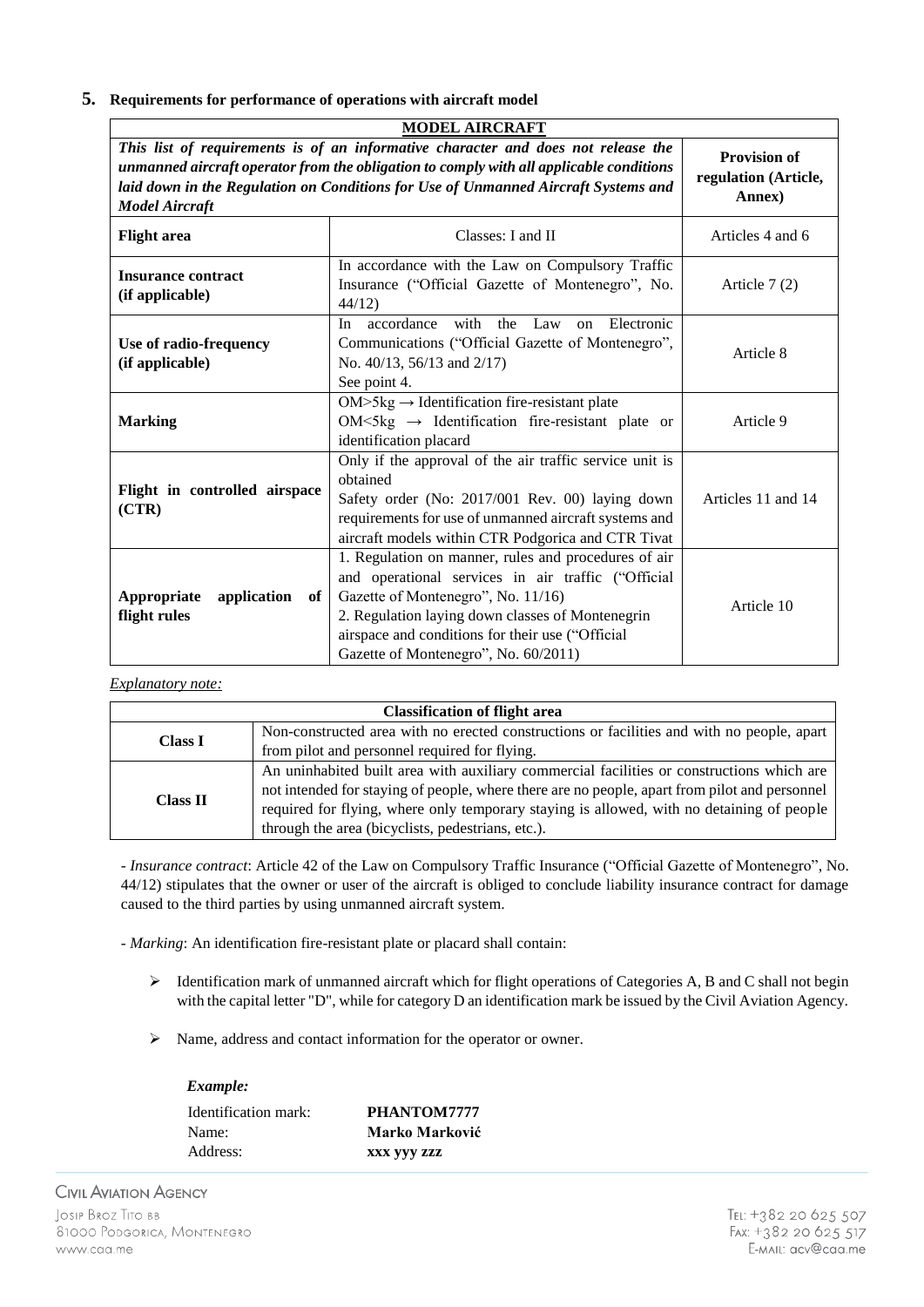#### Contact: **phone number / e-mail address**

- *Flying in Controlled Airspace*: Flying in controlled airspace is conducted in accordance with the Safety Order (No. 2017/001 Rev. 00), which defines the areas where flight operations are restricted and the operator's obligations during the flight planning and flight operations.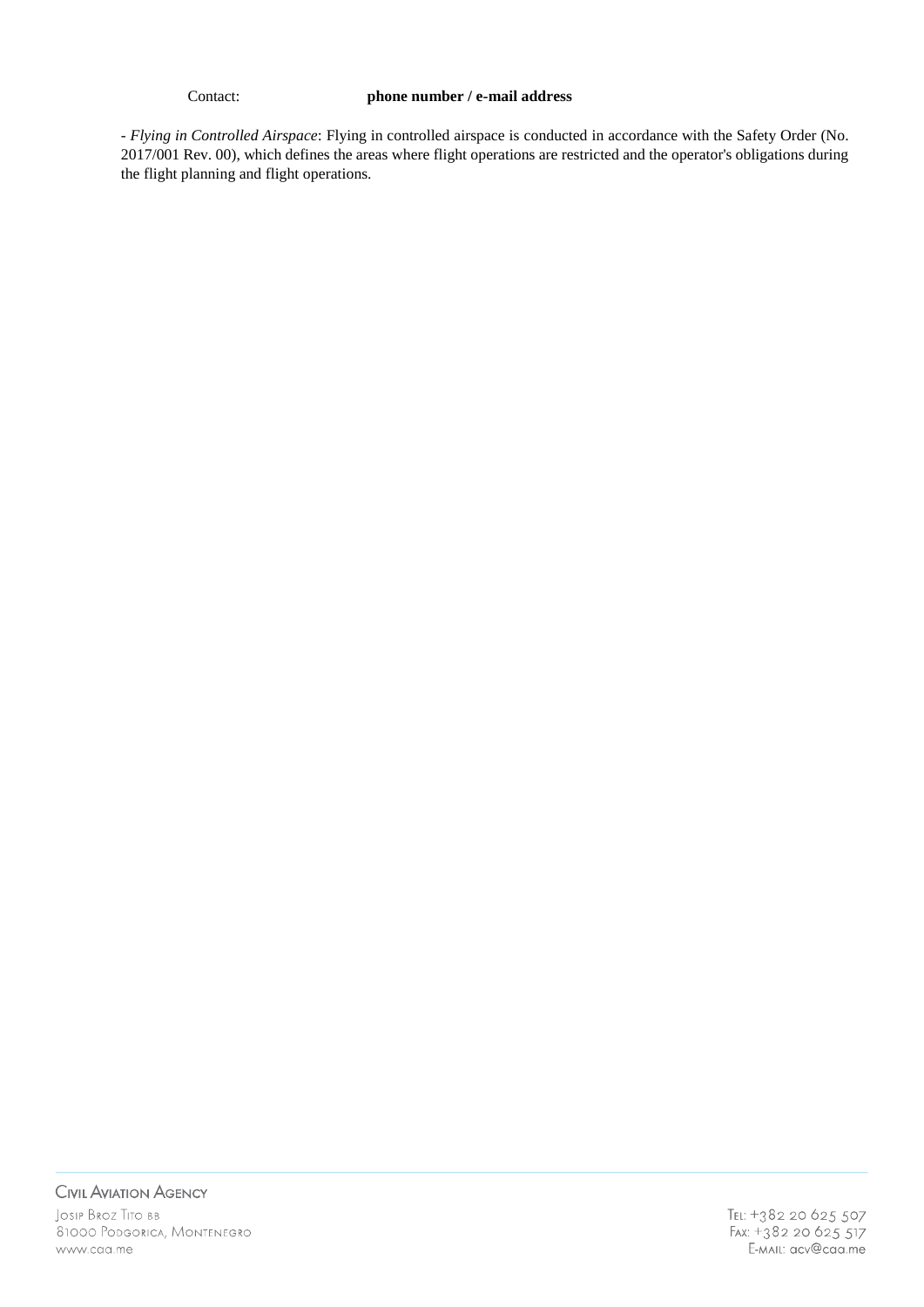# **6. Requirements for performance of flight operations with unmanned aircraft systems**

| <b>Class of unmanned</b> | <u>CATEGORY A</u><br><b>Class of flight operations area</b> |   |   |    |
|--------------------------|-------------------------------------------------------------|---|---|----|
| aircraft system          |                                                             |   | Ш | TV |
| $OM^{(1)} \leq 5$ kg     |                                                             | Ð | В |    |
| 10<br>$5 \leq$ OM<10 kg  |                                                             |   |   |    |
| 20<br>10≤OM≤20 kg        |                                                             |   |   |    |

**CATEGORY A**

Note (1): OM – Operational mass of unmanned aircraft

| <b>Classification of flight area</b> |                                                                                                    |  |
|--------------------------------------|----------------------------------------------------------------------------------------------------|--|
|                                      | Non-constructed area with no erected constructions or facilities and with no people, apart from    |  |
| <b>Class I</b>                       | pilot and personnel required for flying.                                                           |  |
|                                      | An uninhabited built area with auxiliary commercial facilities or constructions which are not      |  |
| <b>Class II</b>                      | intended for staying of people, where there are no people, apart from pilot and personnel required |  |
|                                      | for flying, where only temporary staying is allowed, with no detaining of people through the area  |  |
|                                      | (bicyclists, pedestrians, etc.).                                                                   |  |
| <b>Class III</b>                     | Inhabited area with constructions or facilities primarily intended for staying, business or        |  |
|                                      | recreation (apartment buildings, apartment houses, schools, offices, sport pitches, parks, etc.).  |  |
| <b>Class IV</b>                      | Areas of narrow urban zones (downtown, settlements, etc.).                                         |  |

# **CATEGORY A**

*This list of requirements is of an informative character and does not release the unmanned aircraft operator from the obligation to comply with all applicable conditions laid down in the Regulation on Conditions for Use of Unmanned Aircraft Systems and Model Aircraft*  **Provision of regulation (Article, Annex) Class of unmanned aircraft** Classes: 5 and 10 Article 3 **Flight area** Classes: I and II Classes: **I** and II Article 4 **Insurance contract** In accordance with the Law on Compulsory Traffic In accordance with the Law on Compussory Frame<br>Insurance ("Official Gazette of Montenegro", No.  $44/12$ )  $\left[$  Article 7 (1) **Use of radio-frequency (if applicable)** In accordance with the Law on Electronic Communications ("Official Gazette of Montenegro", No. 40/13, 56/13 and 2/17) See point 4. Article 8 **Marking**  $OM > 5kg \rightarrow Identification$  fire-resistant plate  $OM<5kg \rightarrow Identification$  fire-resistant plate or identification placard Article 9 **Flight in controlled airspace (CTR)** Only if the approval of the air traffic service unit is obtained Safety Order (No: 2017/001 Rev. 00) laying down requirements for use of unmanned aircraft systems and aircraft models within CTR Podgorica and CTR Tivat Articles. 11 and 14 **Appropriate application of flight rules** 1. Regulation on manner, rules and procedures of air and operational services in air traffic ("Official Gazette of Montenegro", No. 11/16) 2. Regulation laying down classes of Montenegrin airspace and conditions for their use ("Official Gazette of Montenegro", No. 60/11) Article 10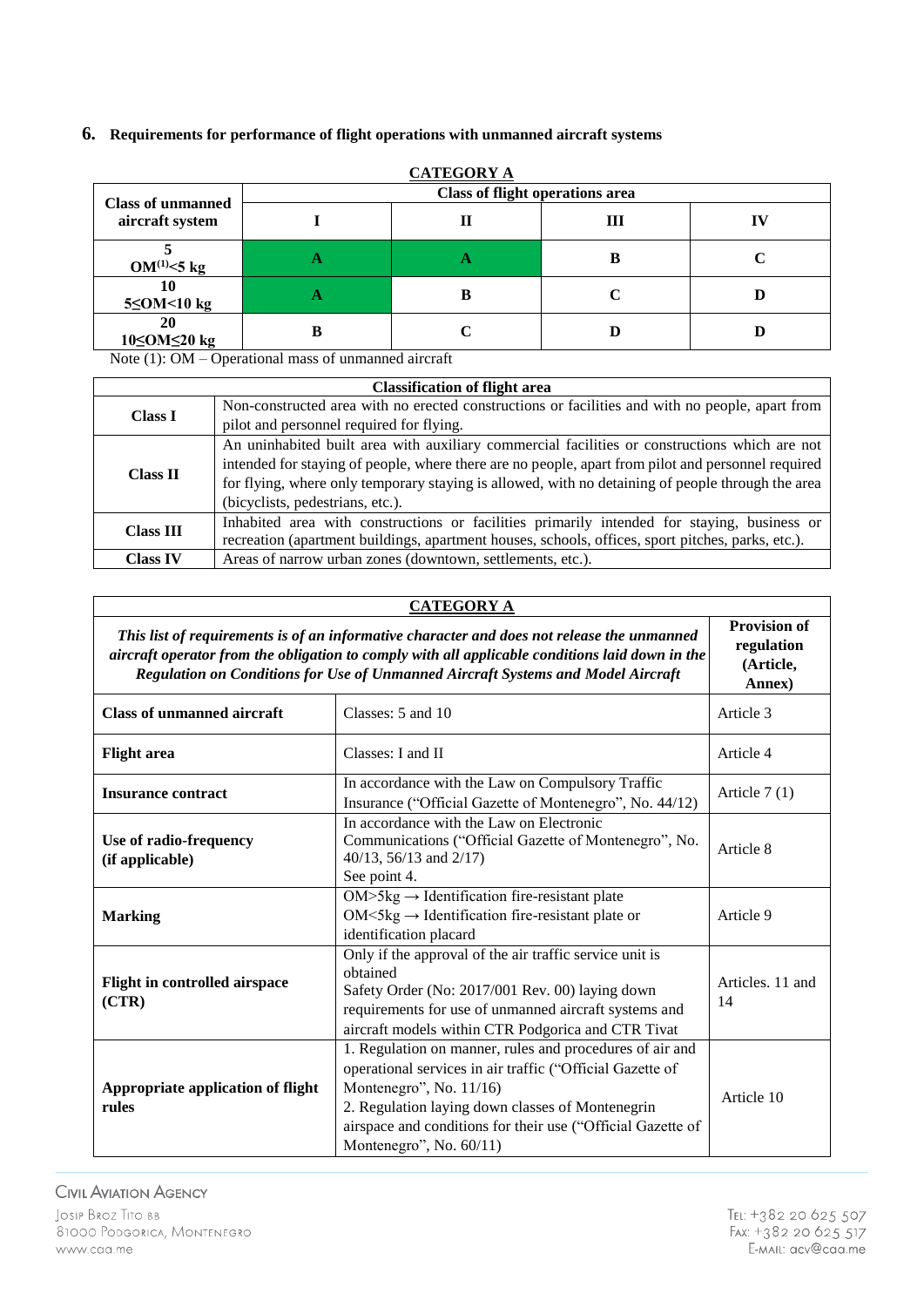| Appoint a responsible person                                                                                            |                                                                                                                                                                                                                                                                                                                                                                                          | Article $15(1)$                             |
|-------------------------------------------------------------------------------------------------------------------------|------------------------------------------------------------------------------------------------------------------------------------------------------------------------------------------------------------------------------------------------------------------------------------------------------------------------------------------------------------------------------------------|---------------------------------------------|
| <b>Establish system for reporting</b>                                                                                   | In accordance with the Regulation on Reporting,                                                                                                                                                                                                                                                                                                                                          |                                             |
| occurrences relevant to aviation                                                                                        | Analysis and Follow-up of Occurrences in Civil Aviation                                                                                                                                                                                                                                                                                                                                  | Article $15(2)$                             |
| safety                                                                                                                  | ("Official Gazette of Montenegro", No. 45/16)                                                                                                                                                                                                                                                                                                                                            |                                             |
| <b>Establish a system for</b>                                                                                           |                                                                                                                                                                                                                                                                                                                                                                                          |                                             |
| maintenance and record keeping                                                                                          | Logs must be kept for at least 2 years                                                                                                                                                                                                                                                                                                                                                   | Article $15(3)$                             |
| system of flight logs                                                                                                   |                                                                                                                                                                                                                                                                                                                                                                                          |                                             |
| <b>Submit a Declaration to the Civil</b>                                                                                | Declaration form can be downloaded from the website of                                                                                                                                                                                                                                                                                                                                   | Article 18 and                              |
| <b>Aviation Agency</b>                                                                                                  | the Civil Aviation Agency                                                                                                                                                                                                                                                                                                                                                                | Annex 2                                     |
| Age of pilot                                                                                                            | 16 years of age or more                                                                                                                                                                                                                                                                                                                                                                  | Annex 4                                     |
| Psycho-physical fitness of the<br>pilot                                                                                 | Declaration of pilot, or<br>$\frac{1}{2}$<br>Medical certificate class I, II, LAPL, or medical<br>$\blacksquare$<br>certificate of sport pilot, or<br>Medical certificate for operating vehicles issued to<br>$\overline{\phantom{a}}$<br>drivers for whom operating vehicles is not primary<br>profession, which is up to 5 years old, or<br>Valid driver licence<br>$\blacksquare$     | Annex 4 and<br>Declaration<br>Form of pilot |
| Knowledge of applicable air<br>regulations                                                                              | Declaration of pilot or<br>$\overline{a}$<br>Pilot licence or evidence on passed theory exam<br>÷,<br>from knowing air regulations                                                                                                                                                                                                                                                       | Annex 4 and<br>Declaration<br>Form of pilot |
| <b>Competence for system operation</b>                                                                                  | Declaration of a pilot                                                                                                                                                                                                                                                                                                                                                                   | Annex 4 and<br>Declaration<br>Form of pilot |
| <b>Unmanned aircraft system must</b><br>comply with technical<br>requirements for intended flight<br>operation category | System of operating                                                                                                                                                                                                                                                                                                                                                                      | Annex 4                                     |
| <b>General conditions for unmanned</b><br>aircraft operations                                                           | In accordance with Article 14, operator can be provided<br>with an exemption from the following:<br>Article 11 paragraph 2 point 6<br>$\blacksquare$<br>Article 11 paragraph 2 point 7<br>$\overline{\phantom{a}}$<br>Article 11 paragraph 2 point 8<br>$\overline{\phantom{a}}$<br>Article 11 paragraph 2 point 9<br>$\overline{a}$<br>Article 11 paragraph 2 point 11<br>$\frac{1}{2}$ | Articles 11 and<br>14                       |
| <b>Mandatory documents</b>                                                                                              | Documents that the pilot is obliged to have on-site when<br>conducting flight operations                                                                                                                                                                                                                                                                                                 | Article $20(1)$                             |

- ‒ *Establish system for reporting occurrences relevant to aviation safety* Safety Information No. 2017/002 Rev 00 and Regulation on the Notifying, Analysis and Follow-up of Occurrences in Civil Aviation ("Official Gazette of Montenegro", No. 45/16)
- ‒ *General conditions for unmanned aircraft operations* With reference to Article 11 paragraph 2 points 6, 7, 8 and 11 an exemption is provided by the Civil Aviation Agency, while for the point 9 an exemption is provided by the competent air traffic service unit.
- ‒ *Marking:* An identification fire-resistant plate or placard must contain:
	- $\triangleright$  An identification mark of unmanned aircraft which shall not begin with the capital letter "D",
	- Name, address and contact information of operator or owner.

| Identification mark: | PHANTOM7777                   |
|----------------------|-------------------------------|
| Name:                | Marko Marković                |
| Address:             | XXX VVV ZZZ                   |
| Contact:             | phone number / e-mail address |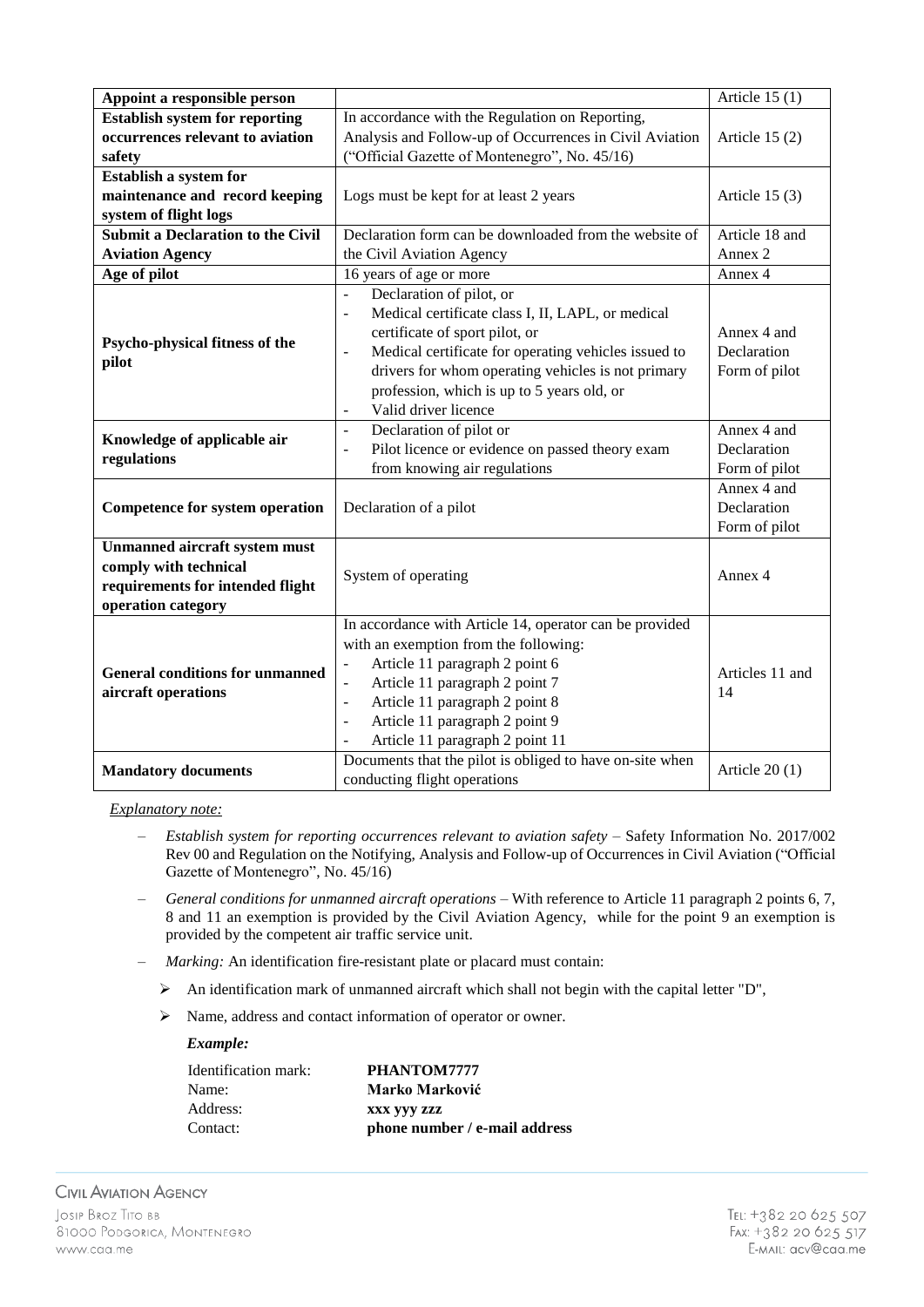‒ *Flying in Controlled Airspace:* Flying in controlled airspace is conducted in accordance with the Safety Order (No. 2017/001 Rev. 00), which defines the areas where flight operations are restricted and the operator's obligations during the flight planning and flight operations.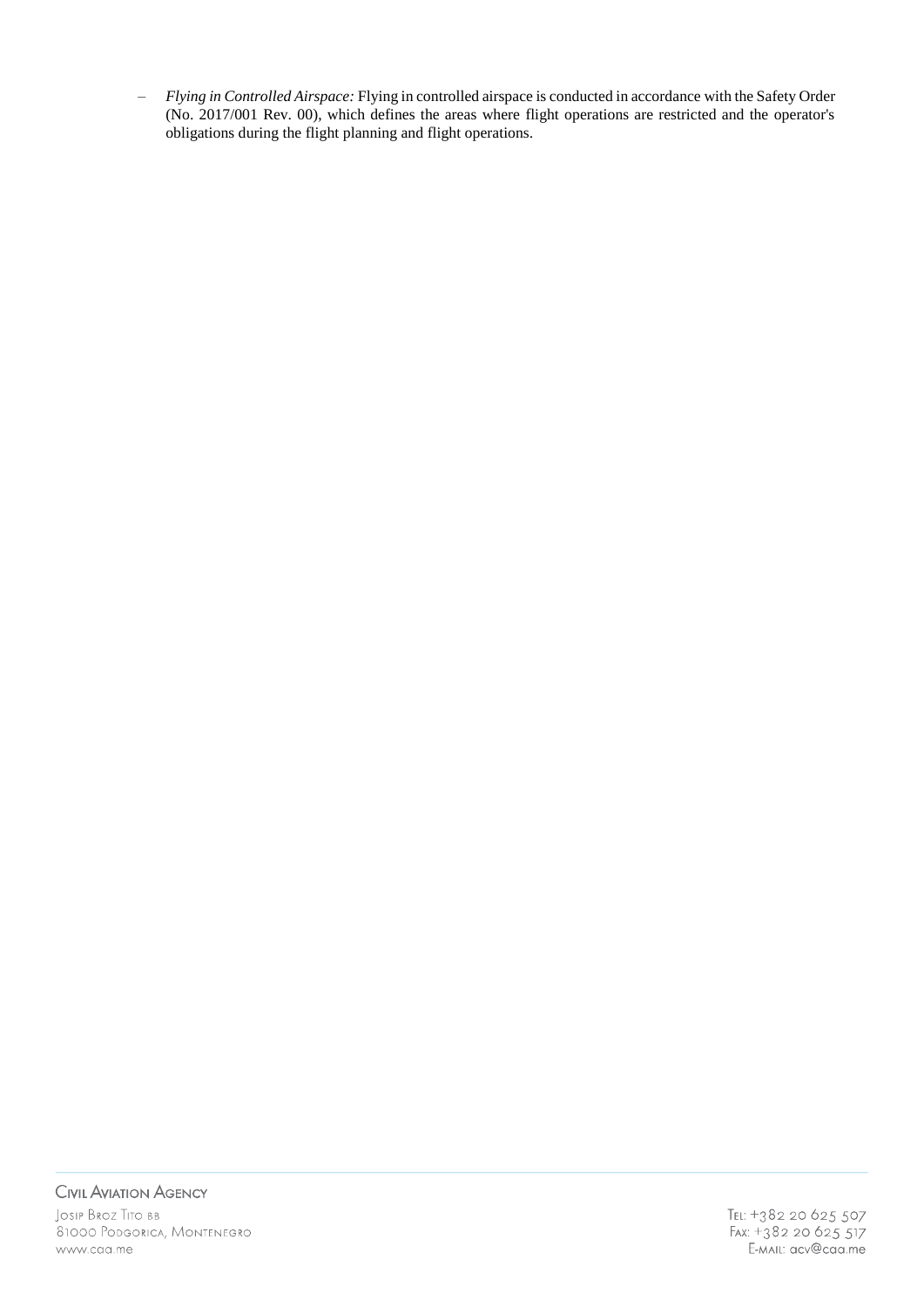| <b>Class of unmanned</b> | <b>Class of flight area</b> |   |   |  |
|--------------------------|-----------------------------|---|---|--|
| aircraft system          |                             |   | Ш |  |
| $OM^{(1)} \leq 5$ kg     | Ħ                           | o |   |  |
| $5 \leq$ OM<10 kg        | Ħ                           |   |   |  |
| <b>20</b><br>10≤OM≤20 kg | В                           |   |   |  |

Note (1): OM – Operational mass of unmanned aircraft

| <b>Classification of flight area</b> |                                                                                                        |  |
|--------------------------------------|--------------------------------------------------------------------------------------------------------|--|
| <b>Class I</b>                       | Non-constructed area with no erected constructions or facilities and with no people, apart from pilot  |  |
|                                      | and personnel required for flying.                                                                     |  |
|                                      | An uninhabited built area with auxiliary commercial facilities or constructions which are not          |  |
| <b>Class II</b>                      | intended for staying of people, where there are no people, apart from pilot and personnel required     |  |
|                                      | for flying, where only temporary staying is allowed, with no detaining of people through the area      |  |
|                                      | (bicyclists, pedestrians, etc.).                                                                       |  |
| <b>Class III</b>                     | Inhabited area with constructions or facilities primarily intended for staying, business or recreation |  |
|                                      | (apartment buildings, apartment houses, schools, offices, sport pitches, parks, etc.)                  |  |
| <b>Class IV</b>                      | Areas of narrow urban zones (downtown, settlements, etc.).                                             |  |

| <b>CATEGORY B</b>                                                                                                 |                                                                       |                 |  |  |
|-------------------------------------------------------------------------------------------------------------------|-----------------------------------------------------------------------|-----------------|--|--|
| This list of requirements is of an informative character and does not release the unmanned<br><b>Provision of</b> |                                                                       |                 |  |  |
| aircraft operator from the obligation to comply with all applicable conditions laid down in the                   | regulation                                                            |                 |  |  |
| Regulation on the Conditions for Use of Unmanned Aircraft Systems and Model Aircraft                              | (Article, Annex)                                                      |                 |  |  |
| <b>Class of unmanned aircraft</b>                                                                                 | Classes: 5, 10 and 20                                                 | Article 3       |  |  |
| <b>Flight</b> area                                                                                                | Classes: I, II and III                                                | Article 4       |  |  |
| <b>Insurance contract</b>                                                                                         | In accordance with the Law on Compulsory Traffic                      |                 |  |  |
|                                                                                                                   | Insurance ("Official Gazette of Montenegro", No. 44/12)               | Article $7(1)$  |  |  |
| Use of radio-frequency                                                                                            | In accordance with the Law on Electronic                              |                 |  |  |
| (if applicable)                                                                                                   | Communications ("Official Gazette of Montenegro", No.                 | Article 8       |  |  |
|                                                                                                                   | 40/13, 56/13 and 2/17)                                                |                 |  |  |
|                                                                                                                   | See point 4.                                                          |                 |  |  |
| <b>Marking</b>                                                                                                    | $OM>5kg \rightarrow Identification$ fire-resistant plate              |                 |  |  |
|                                                                                                                   | $OM < 5kg \rightarrow Identification$ fire-resistant plate or         | Article 9       |  |  |
|                                                                                                                   | identification placard                                                |                 |  |  |
| Flight in controlled airspace                                                                                     | Only if the approval of the air traffic service unit is               |                 |  |  |
| (CTR)                                                                                                             | obtained                                                              |                 |  |  |
|                                                                                                                   | Safety order (No: 2017/001 Rev. 00) laying down<br>Articles 11 and 14 |                 |  |  |
|                                                                                                                   | requirements for use of unmanned aircraft systems and                 |                 |  |  |
|                                                                                                                   | aircraft models within CTR Podgorica and CTR Tivat                    |                 |  |  |
| Appropriate application of flight                                                                                 | 1. Regulation on manner, rules and procedures of air and              |                 |  |  |
| rules                                                                                                             | operational services in air traffic ("Official Gazette of             |                 |  |  |
|                                                                                                                   | Montenegro", No. 11/16)                                               | Article 10      |  |  |
|                                                                                                                   | 2. Regulation laying down classes of Montenegrin                      |                 |  |  |
|                                                                                                                   | airspace and conditions for their use ("Official Gazette of           |                 |  |  |
|                                                                                                                   | Montenegro", No. 60/11)                                               |                 |  |  |
| Appoint a responsible person                                                                                      |                                                                       | Article $15(1)$ |  |  |
| <b>Establish system for reporting</b>                                                                             | In accordance with the Regulation on Reporting,                       |                 |  |  |
| occurrences relevant to aviation                                                                                  | Analysis and Follow-up of Occurrences in Civil Aviation               | Article $15(2)$ |  |  |
| safety                                                                                                            | ("Official Gazette of Montenegro", No. 45/16)                         |                 |  |  |
| Establish a system for                                                                                            |                                                                       |                 |  |  |
| maintenance and record keeping                                                                                    | Logs must be kept for at least 2 years                                | Article $15(3)$ |  |  |
| system of flight logs                                                                                             |                                                                       |                 |  |  |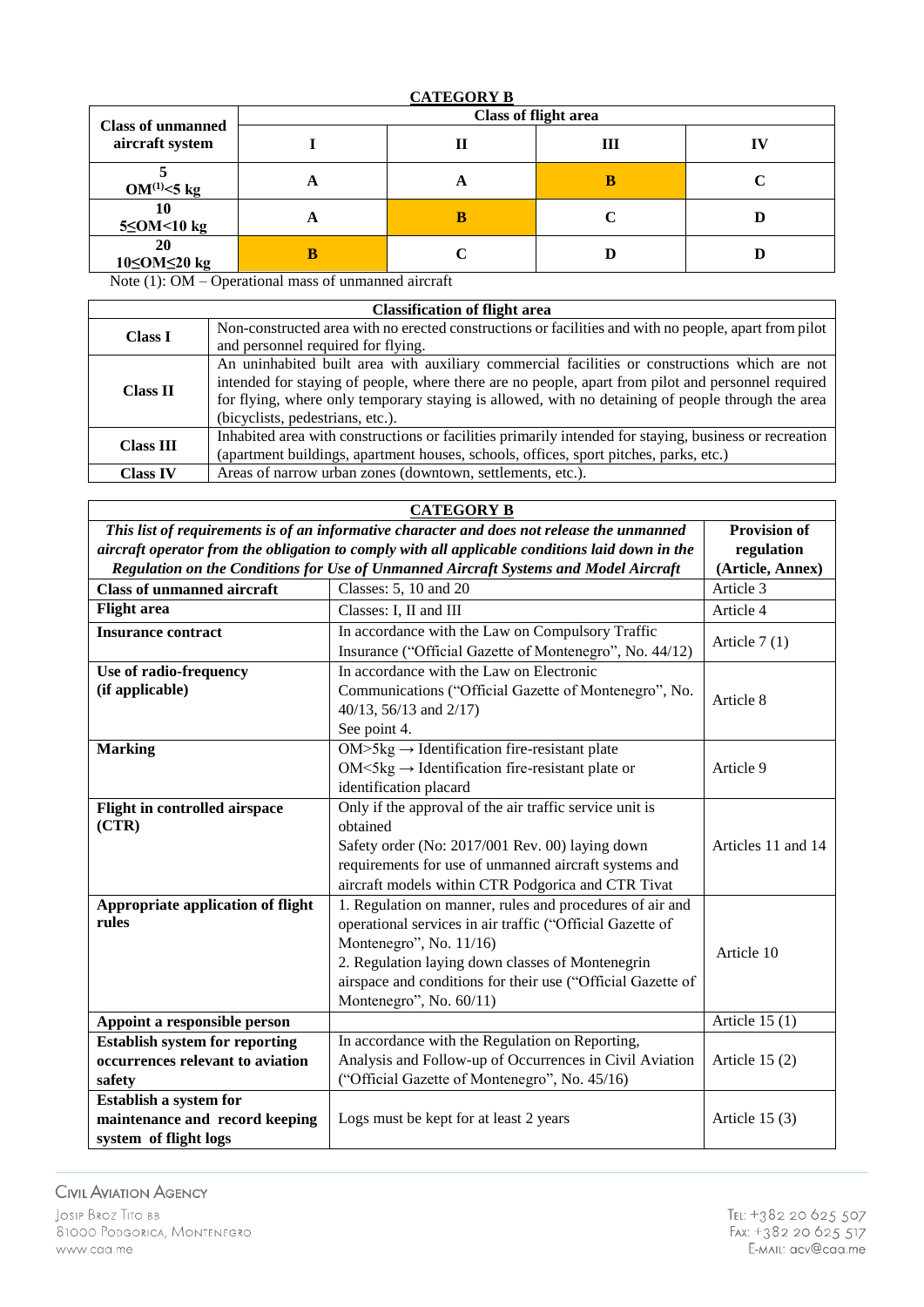| <b>Submit a Declaration to the Civil</b>                                                                                | A Declaration Form can be downloaded from the website                                                                                                                                                                                                                                                                                                | Article 18 and                                     |
|-------------------------------------------------------------------------------------------------------------------------|------------------------------------------------------------------------------------------------------------------------------------------------------------------------------------------------------------------------------------------------------------------------------------------------------------------------------------------------------|----------------------------------------------------|
| <b>Aviation Agency</b>                                                                                                  | of the Civil Aviation Agency                                                                                                                                                                                                                                                                                                                         | Annex 2                                            |
| Age of pilot                                                                                                            | 18 years of age or more                                                                                                                                                                                                                                                                                                                              | Annex 4                                            |
| Psycho-physical fitness of pilot                                                                                        | Declaration of pilot, or<br>$\frac{1}{2}$<br>Medical certificate of class I, II, LAPL, or medical<br>Ĭ.<br>certificate of sport pilot or<br>Medical certificate for operating vehicles issued to<br>$\overline{a}$<br>drivers for whom operating vehicles is not primary<br>profession, which is up to 5 years old, or<br>Valid driver licence<br>Ē, | Annex 4 and<br><b>Declaration Form</b><br>of pilot |
| Knowledge of applicable air<br>regulations                                                                              | Declaration of a pilot or<br>$\overline{a}$<br>Pilot licence or evidence on passed theory exam<br>L,<br>from knowing air regulations                                                                                                                                                                                                                 | Annex 4 and<br><b>Declaration Form</b><br>of pilot |
| <b>Competence for system operation</b>                                                                                  | Declaration of a pilot                                                                                                                                                                                                                                                                                                                               | Annex 4 and<br><b>Declaration Form</b><br>of pilot |
| <b>Unmanned aircraft system must</b><br>comply with technical<br>requirements for intended flight<br>operation category | System of operating<br>Indication of telemetric parameters for pilot<br>The minimum number of multi-copter engines                                                                                                                                                                                                                                   | Annex 4                                            |
| <b>General conditions for unmanned</b><br>aircraft operations                                                           | In accordance with Article 14, operator can be provided<br>with an exemption from the following:<br>Article 11 paragraph 2 point 6<br>$\blacksquare$<br>Article 11 paragraph 2 point 7<br>Article 11 paragraph 2 point 8<br>$\overline{\phantom{m}}$<br>Article 11 paragraph 2 point 9<br>Ē,<br>Article 11 paragraph 2 point 11                      | Articles 11 and 14                                 |
| <b>Mandatory documents</b>                                                                                              | Documents that the pilot is obliged to have on-site when<br>conducting flight operations                                                                                                                                                                                                                                                             | Article $20(1)$                                    |

- ‒ *Establish system for reporting occurrences relevant to aviation safety* Safety Information No 2017/002 Rev 00 and Regulation on the Notifying, Analysis and Follow-up of Occurrences in Civil Aviation (Official Gazette of MNE, No 45/16)
- ‒ *General conditions for unmanned aircraft operations* With reference to Article 11 paragraph 2 points 6, 7, 8 and 11 an exemption is provided by the Civil Aviation Agency, while for the point 9 an exemption is provided by the competent air traffic service unit.
- ‒ *Marking:* An identification fire-resistant plate or placard must contain:
	- $\triangleright$  An identification mark of unmanned aircraft which shall not begin with the capital letter "D".
	- Name, address and contact information of operator or owner.

| Identification mark: | PHANTOM7777                   |
|----------------------|-------------------------------|
| Name:                | Marko Marković                |
| Address:             | XXX VVV ZZZ                   |
| Contact:             | phone number / e-mail address |

- *The minimum number of engines of multi-copters* 6 (a smaller number of engines is also deemed acceptable provided that a multi-copter is equipped with a parachute)
- *Flying in Controlled Airspace: Flying in controlled airspace is performed in accordance with the Safety Order (No. 2017/001 Rev. 00), which defines the areas where flight operations are restricted and the operator's obligations during the flight planning and flight operations*.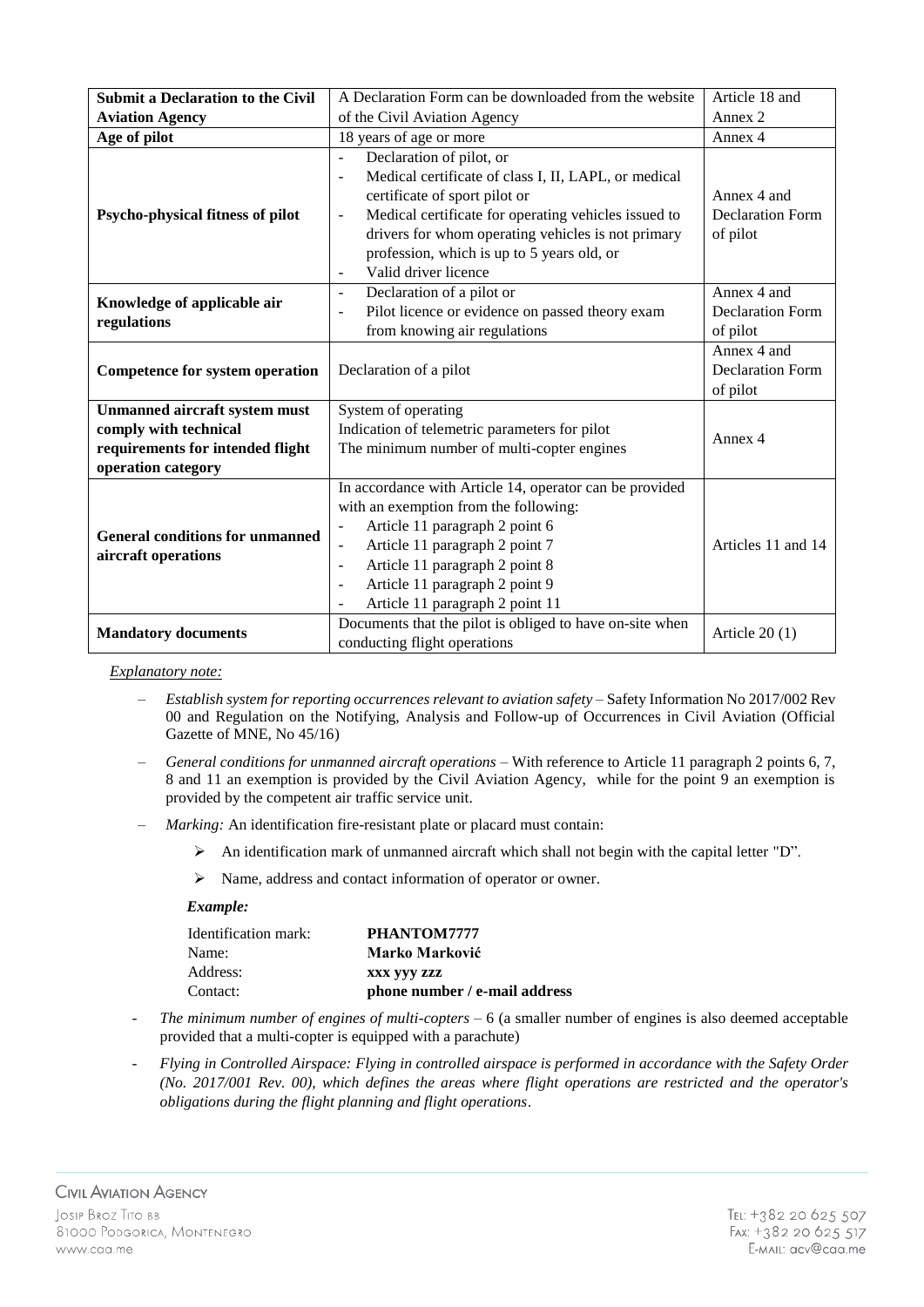| <b>Class of unmanned</b> |   |   | <b>Class of flight area</b> |  |
|--------------------------|---|---|-----------------------------|--|
| aircraft system          |   |   | Ш                           |  |
| $OM^{(1)} < 5$ kg        | A | o |                             |  |
| 10<br>$5 \leq$ OM<10 kg  | A |   |                             |  |
| 20<br>10≤OM≤20 kg        |   |   | D                           |  |

Note (1): OM – Operational mass of unmanned aircraft

| <b>Classification of flight area</b> |                                                                                                        |  |
|--------------------------------------|--------------------------------------------------------------------------------------------------------|--|
| <b>Class I</b>                       | Non-constructed area with no erected constructions or facilities and with no people, apart from pilot  |  |
|                                      | and personnel required for flying.                                                                     |  |
|                                      | An uninhabited built area with auxiliary commercial facilities or constructions which are not          |  |
| <b>Class II</b>                      | intended for staying of people, where there are no people, apart from pilot and personnel required     |  |
|                                      | for flying, where only temporary staying is allowed, with no detaining of people through the area      |  |
|                                      | (bicyclists, pedestrians, etc.).                                                                       |  |
| <b>Class III</b>                     | Inhabited area with constructions or facilities primarily intended for staying, business or recreation |  |
|                                      | (apartment buildings, apartment houses, schools, offices, sport pitches, parks, etc.).                 |  |
| <b>Class IV</b>                      | Areas of narrow urban zones (downtown, settlements, etc.).                                             |  |

| <b>CATEGORY C</b>                                                                                                 |                                                                                                                                                                                                                                                                                                |                    |
|-------------------------------------------------------------------------------------------------------------------|------------------------------------------------------------------------------------------------------------------------------------------------------------------------------------------------------------------------------------------------------------------------------------------------|--------------------|
| This list of requirements is of an informative character and does not release the unmanned<br><b>Provision of</b> |                                                                                                                                                                                                                                                                                                |                    |
| aircraft operator from the obligation to comply with all applicable conditions laid down in the                   |                                                                                                                                                                                                                                                                                                | regulation         |
| Regulation on the Conditions for Use of Unmanned Aircraft Systems and Model Aircraft                              |                                                                                                                                                                                                                                                                                                | (Article, Annex)   |
| <b>Class of unmanned aircraft</b>                                                                                 | Classes: 5, 10 and 20                                                                                                                                                                                                                                                                          | Article 3          |
| <b>Flight</b> area                                                                                                | Classes: II, III and IV                                                                                                                                                                                                                                                                        | Article 4          |
| <b>Insurance contract</b>                                                                                         | In accordance with the Law on Compulsory Traffic<br>Insurance ("Official Gazette of Montenegro", No.<br>44/12                                                                                                                                                                                  | Article $7(1)$     |
| Use of radio-frequency                                                                                            | In accordance with the Law on Electronic<br>Communications ("Official Gazette of Montenegro",<br>No. 40/13, 56/13 and 2/17)<br>See point 4.                                                                                                                                                    | Article 8          |
| <b>Marking</b>                                                                                                    | $OM>5kg \rightarrow Identification$ fire-resistant plate<br>$OM < 5kg \rightarrow Identification$ fire-resistant plate or<br>identification placard                                                                                                                                            | Article 9          |
| <b>Operations Manual</b>                                                                                          | Pilot is obliged to have operations manual on-site<br>during flight operations                                                                                                                                                                                                                 | Article 16         |
| Flight in controlled airspace (CTR)                                                                               | Only if the approval of the air traffic service unit is<br>obtained<br>Safety Order (No: 2017/001 Rev. 00) laying down<br>requirements for use of unmanned aircraft systems and<br>aircraft models within CTR Podgorica and CTR Tivat                                                          | Articles 11 and 14 |
| Appropriate application of flight<br>rules                                                                        | 1. Regulation on manner, rules and procedures of air<br>and operational services in air traffic ("Official Gazette<br>of Montenegro", No. 11/16)<br>2. Regulation laying down classes of Montenegrin<br>airspace and conditions for their use ("Official Gazette<br>of Montenegro", No. 60/11) | Article 10         |
| Appoint a responsible person                                                                                      |                                                                                                                                                                                                                                                                                                | Article $15(1)$    |
| <b>Establish system for reporting</b><br>occurrences relevant to aviation<br>safety                               | In accordance with the Regulation on Reporting,<br>Analysis and Follow-up of Occurrences in Civil                                                                                                                                                                                              | Article $15(2)$    |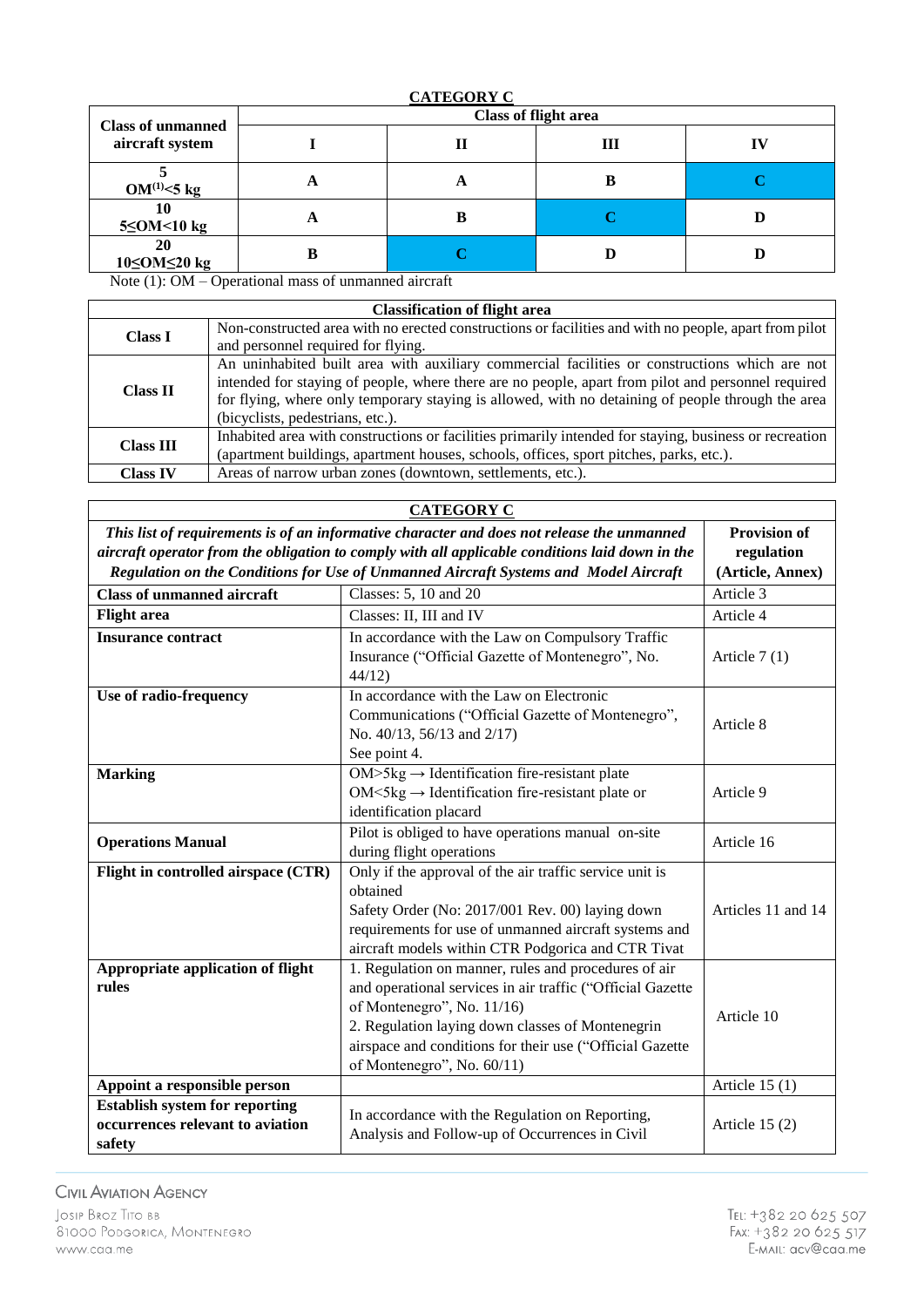|                                                                                                                         | Aviation ("Official Gazette of Montenegro", No.                                                                                                                                                                                                                                                                                                   |                                                    |
|-------------------------------------------------------------------------------------------------------------------------|---------------------------------------------------------------------------------------------------------------------------------------------------------------------------------------------------------------------------------------------------------------------------------------------------------------------------------------------------|----------------------------------------------------|
|                                                                                                                         | 45/16                                                                                                                                                                                                                                                                                                                                             |                                                    |
| Establish a system for maintenance<br>and record keeping system of<br>flight logs                                       | Logs must be kept for at least 2 years                                                                                                                                                                                                                                                                                                            | Article $15(3)$                                    |
| <b>Evaluate needs for conducting risk</b>                                                                               | Risk management activities, if needed, shall be                                                                                                                                                                                                                                                                                                   | Article $15(5)$                                    |
| management activities                                                                                                   | conducted before flight operations                                                                                                                                                                                                                                                                                                                | Annex <sub>3</sub>                                 |
| <b>Submit a Declaration to the Civil</b>                                                                                | A Declaration Form can be downloaded from the                                                                                                                                                                                                                                                                                                     | Article 18 and                                     |
| <b>Aviation Agency</b>                                                                                                  | website of the Civil Aviation Agency                                                                                                                                                                                                                                                                                                              | Annex 2                                            |
| Age of pilot                                                                                                            | 18 years of age or more                                                                                                                                                                                                                                                                                                                           | Annex 4                                            |
| Psycho-physical fitness of pilot                                                                                        | Medical certificate of class I, II, LAPL, or medical<br>$\overline{a}$<br>certificate of sport pilot, or<br>Medical certificate for operating vehicles issued to<br>$\overline{\phantom{a}}$<br>drivers for whom operating vehicles is not primary<br>profession, which is up to 5 years old, or<br>Valid driver licence<br>$\blacksquare$        | Annex 4 and<br><b>Declaration Form</b><br>of pilot |
| Knowledge of applicable air<br>regulations                                                                              | Pilot licence or evidence on passed theory exam<br>$\Box$<br>from knowing air regulations                                                                                                                                                                                                                                                         | Annex 4 and<br><b>Declaration Form</b><br>of pilot |
| <b>Competence for system operation</b>                                                                                  | Declaration of a pilot                                                                                                                                                                                                                                                                                                                            | Annex 4 and<br><b>Declaration Form</b><br>of pilot |
| <b>Unmanned aircraft system must</b><br>comply with technical<br>requirements for intended flight<br>operation category | System of operating<br>$\overline{a}$<br>Indication of telemetric parameters for pilot<br>The minimum number of multi-copter<br>engines<br>Significant functions/systems that shall not<br>be compromised in case of individual<br>failure - Failure Mode Effects Analysis is<br>needed (FMEA)                                                    | Article 14<br>Annex 4 and<br>Annex 5               |
| <b>General conditions for unmanned</b><br>aircraft operations                                                           | In accordance with the Article 14, operator can be<br>provided with an exemption from the following:<br>Article 11 paragraph 2 point 6<br>Article 11 paragraph 2 point 7<br>$\Box$<br>Article 11 paragraph 2 point 8<br>$\overline{\phantom{a}}$<br>Article 11 paragraph 2 point 9<br>$\overline{\phantom{a}}$<br>Article 11 paragraph 2 point 11 | Articles 11 and 14                                 |
| <b>Mandatory documents</b>                                                                                              | Documents that the pilot is obliged to have on-site<br>when conducting flight operations                                                                                                                                                                                                                                                          | Article $20(2)$                                    |

- ‒ *Establish system for reporting occurrences relevant to aviation safety* Safety information No 2017/002 Rev 00 and Regulation on the Notifying, Analysis and Follow-up of Occurrences in Civil Aviation ("Official Gazette of Montenegro", No. 45/16)
- ‒ *General conditions for unmanned aircraft operations* With reference to Article 11 paragraph 2 points 6, 7, 8 and 11 an exemption is provided by the Civil Aviation Agency, while for the point 9 an exemption is provided by the competent air traffic service unit.
- ‒ *Marking:* An identification fire-resistant plate or placard must contain:
- An identification mark of unmanned aircraft which shall not begin with the capital letter "D".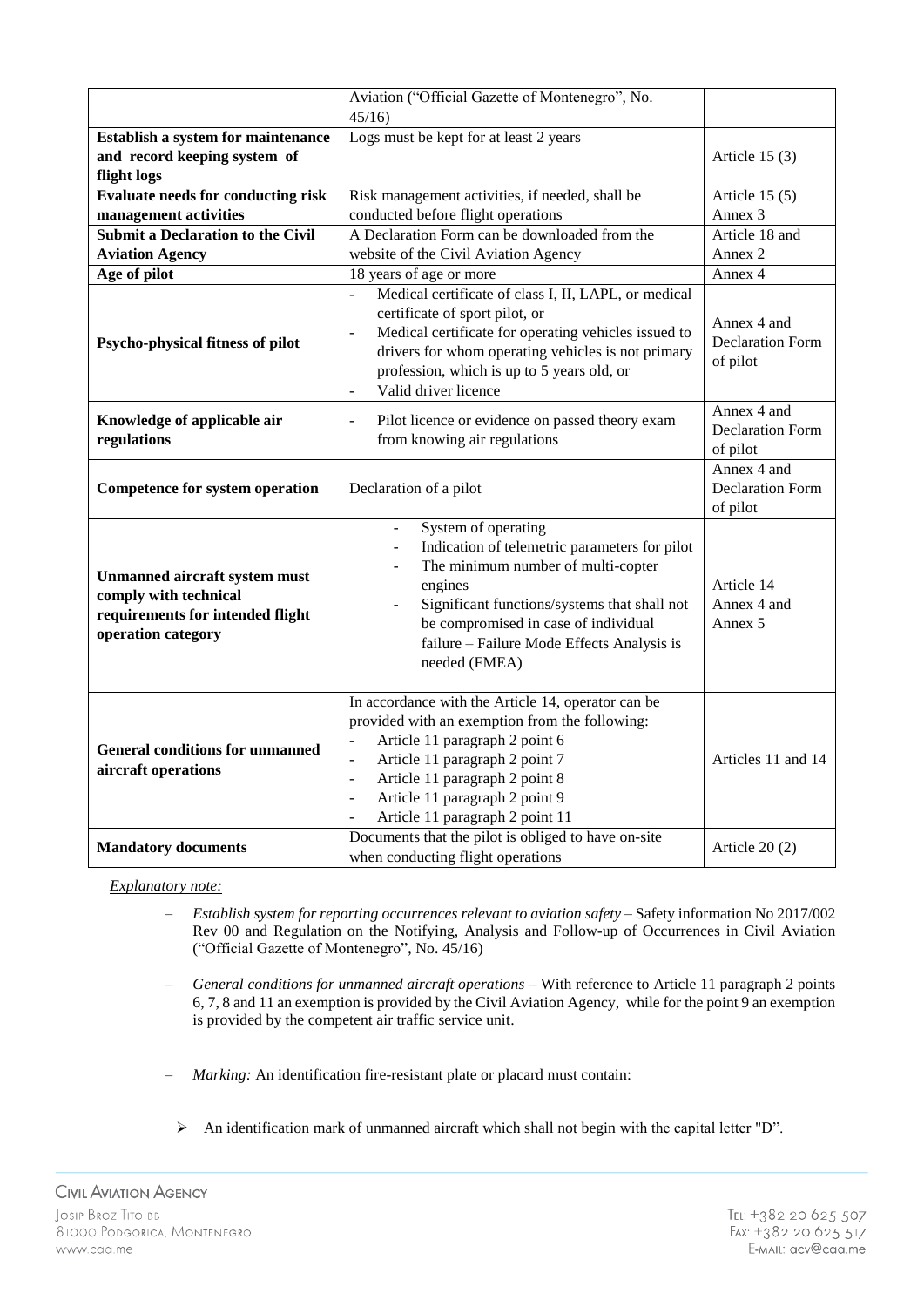Name, address and contact information of operator or owner.

| Identification mark: | PHANTOM7777                   |
|----------------------|-------------------------------|
| Name:                | Marko Marković                |
| Address:             | XXX VVV ZZZ                   |
| Contact:             | phone number / e-mail address |

- ‒ *The minimum number of engines of multi-copter*  8
- ‒ *Flying in Controlled Airspace:* Flying in controlled airspace is performed in accordance with the Safety Order (No. 2017/001 Rev. 00), which defines the areas where flight operations are restricted and the operator's obligations during the flight planning and flight operations.
- ‒ *Operations Manual –* Operator is obliged to develop an Operations Manual whose content will be in accordance with the Article 16 of the Regulation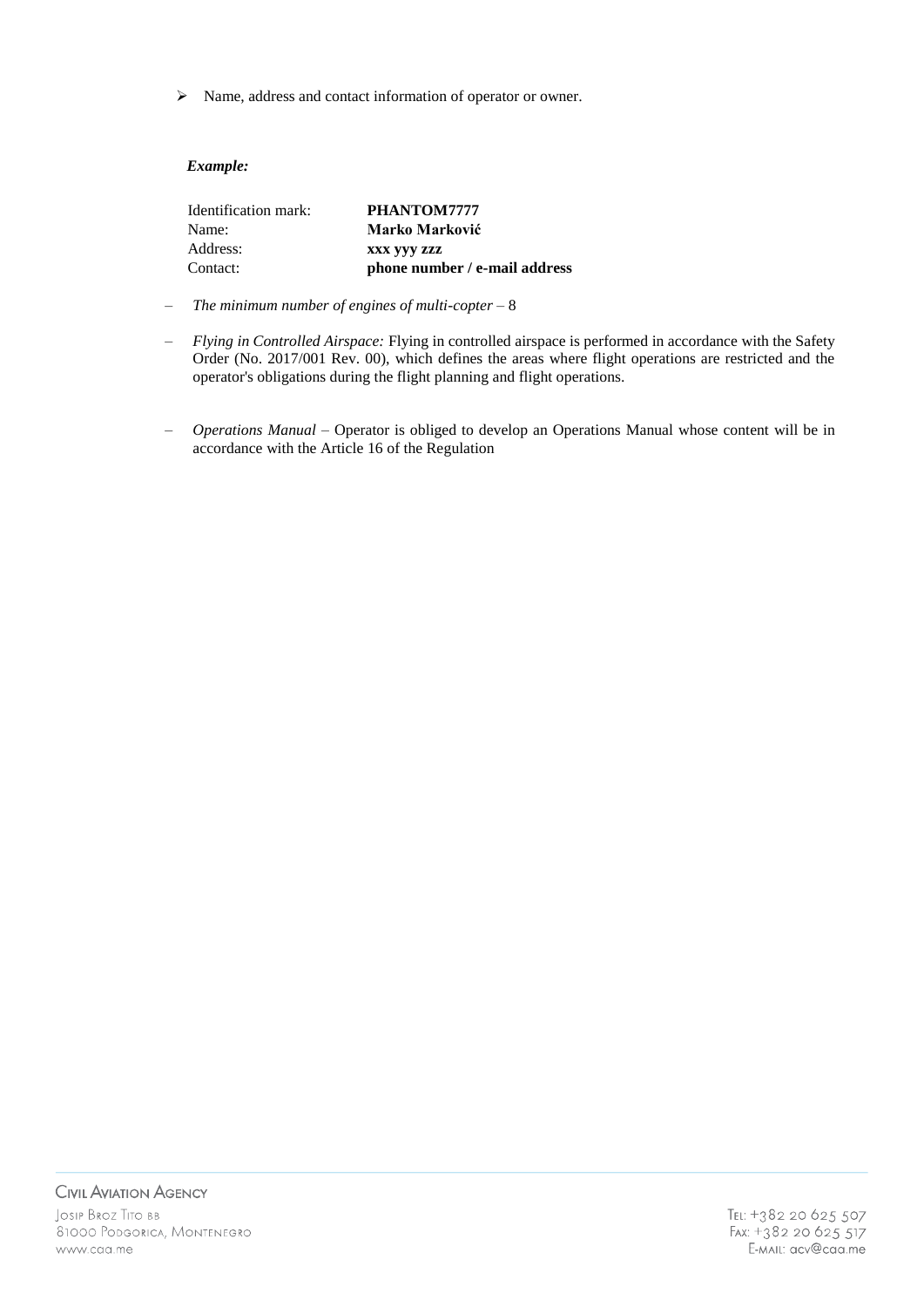# **CATEGORY D**

| <b>Class of unmanned</b> |   |   | <b>Class of flight area</b> |  |
|--------------------------|---|---|-----------------------------|--|
| aircraft system          |   |   | Ш                           |  |
| $OM^{(1)}<5$ kg          | A | o | В                           |  |
| 10<br>$5 \leq$ OM<10 kg  | A |   | C                           |  |
| 20<br>10≤OM≤20 kg        |   |   | D                           |  |

Note (1): OM – Operational mass of unmanned aircraft

| <b>Classification of flight area</b> |                                                                                                                                                                                                                                                                                                          |  |
|--------------------------------------|----------------------------------------------------------------------------------------------------------------------------------------------------------------------------------------------------------------------------------------------------------------------------------------------------------|--|
| <b>Class I</b>                       | Non-constructed area with no erected constructions or facilities and with no people, apart from pilot                                                                                                                                                                                                    |  |
|                                      | and personnel required for flying.                                                                                                                                                                                                                                                                       |  |
| <b>Class II</b>                      | An uninhabited built area with auxiliary commercial facilities or constructions which are not<br>intended for staying of people, where there are no people, apart from pilot and personnel required<br>for flying, where only temporary staying is allowed, with no detaining of people through the area |  |
|                                      | (bicyclists, pedestrians, etc.)                                                                                                                                                                                                                                                                          |  |
| <b>Class III</b>                     | Inhabited area with constructions or facilities primarily intended for staying, business or recreation                                                                                                                                                                                                   |  |
|                                      | (apartment buildings, apartment houses, schools, offices, sport pitches, parks, etc.)                                                                                                                                                                                                                    |  |
| <b>Class IV</b>                      | Areas of narrow urban zones (downtown, settlements, etc.)                                                                                                                                                                                                                                                |  |

| <b>CATEGORY D</b>                                                                                                 |                                                                                                                                                                                                                                                                                                    |                    |
|-------------------------------------------------------------------------------------------------------------------|----------------------------------------------------------------------------------------------------------------------------------------------------------------------------------------------------------------------------------------------------------------------------------------------------|--------------------|
| <b>Provision of</b><br>This list of requirements is of an informative character and does not release the unmanned |                                                                                                                                                                                                                                                                                                    |                    |
| aircraft operator from the obligation to comply with all applicable conditions laid down in the                   |                                                                                                                                                                                                                                                                                                    | regulation         |
|                                                                                                                   | Regulation on the Conditions for Use of Unmanned Aircraft Systems and Model Aircraft                                                                                                                                                                                                               | (Article, Annex)   |
| <b>Class of unmanned aircraft</b>                                                                                 | Classes: 10 and 20                                                                                                                                                                                                                                                                                 | Article 3          |
| <b>Flight</b> area                                                                                                | Classes: III and IV                                                                                                                                                                                                                                                                                | Article 4          |
| <b>Insurance contract</b>                                                                                         | In accordance with the Law on Compulsory Traffic<br>Insurance ("Official Gazette of Montenegro", No.<br>44/12                                                                                                                                                                                      | Article $7(1)$     |
| Use of radio-frequency                                                                                            | In accordance with the Law on Electronic<br>Communications ("Official Gazette of Montenegro",<br>No. 40/13, 56/13 and 2/17)<br>See point 4.                                                                                                                                                        | Article 8          |
| <b>Marking</b>                                                                                                    | $OM>5kg \rightarrow Identification$ fire-resistant plate                                                                                                                                                                                                                                           | Article 9          |
| <b>Operations Manual</b>                                                                                          | Submit to the Civil Aviation Agency                                                                                                                                                                                                                                                                | Article 16         |
| Flight in controlled airspace (CTR)                                                                               | Only if the approval of the air traffic service unit is<br>obtained<br>Safety order (No: 2017/001 Rev. 00) laying down<br>requirements for use of unmanned aircraft systems and<br>aircraft models within CTR Podgorica and CTR Tivat                                                              | Articles 11 and 14 |
| Appropriate application of flight<br>rules                                                                        | 1. Regulation on manner, rules and procedures of air<br>and operational services in air traffic ("Official Gazette<br>of Montenegro", No. No. 11/16)<br>2. Regulation laying down classes of Montenegrin<br>airspace and conditions for their use ("Official Gazette<br>of Montenegro", No. 60/11) | Article 10         |
| Appoint a responsible person                                                                                      |                                                                                                                                                                                                                                                                                                    | Article $15(1)$    |
| Establish system for reporting<br>occurrences relevant to aviation<br>safety                                      | In accordance with the Regulation on Reporting,<br>Analysis and Follow-up of Occurrences in Civil<br>Aviation ("Official Gazette of Montenegro", No.<br>45/16                                                                                                                                      | Article $15(2)$    |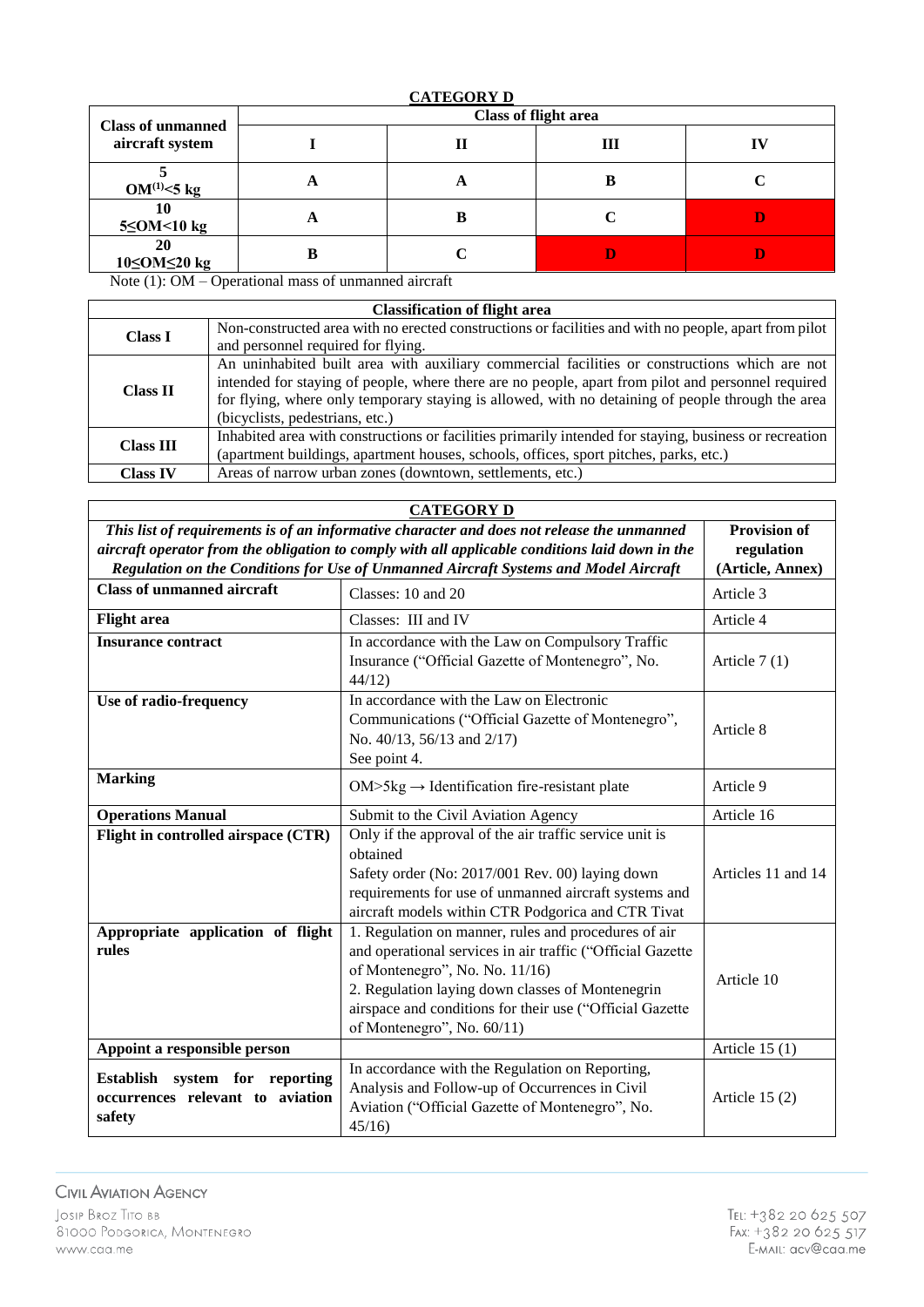| Establish a system for maintenance<br>and record keeping system of flight<br>logs                                       | Logs must be kept for at least 2 years                                                                                                                                                                                                                                                                                                               | Article $15(3)$                                    |
|-------------------------------------------------------------------------------------------------------------------------|------------------------------------------------------------------------------------------------------------------------------------------------------------------------------------------------------------------------------------------------------------------------------------------------------------------------------------------------------|----------------------------------------------------|
| Evaluate needs for conducting risk<br>management activities                                                             | Risk management activities, if needed, shall be<br>conducted before flight operations                                                                                                                                                                                                                                                                | Article $15(5)$<br>Annex <sub>3</sub>              |
| Submit the application for<br>approval for flight operations with<br>unmanned aircraft system to the<br><b>Agency</b>   | The application form can be downloaded from the<br>website of the Civil Aviation Agency                                                                                                                                                                                                                                                              | Article 19                                         |
| Age of pilot                                                                                                            | 18 years of age or more                                                                                                                                                                                                                                                                                                                              | Annex 4                                            |
| Psycho-physical fitness of pilot                                                                                        | Medical certificate of class I, II, LAPL, or medical<br>$\overline{a}$<br>certificate of sport pilot, or<br>Medical certificate for operating vehicles issued to<br>$\overline{\phantom{a}}$<br>drivers for whom operating vehicles is not primary<br>profession, which is up to 5 years old, or<br>Valid driver licence<br>$\overline{\phantom{a}}$ | Annex 4 and<br><b>Declaration Form</b><br>of pilot |
| Knowledge<br>of<br>applicable<br>air<br>regulations                                                                     | Pilot licence or evidence on passed theory exam<br>$\blacksquare$<br>from knowing air regulations                                                                                                                                                                                                                                                    | Annex 4 and<br><b>Declaration Form</b><br>of pilot |
| <b>Competence for system operation</b>                                                                                  | Declaration of a pilot                                                                                                                                                                                                                                                                                                                               | Annex 4 and<br><b>Declaration Form</b><br>of pilot |
| <b>Unmanned aircraft system must</b><br>comply with technical<br>requirements for intended flight<br>operation category | System of operating<br>$\frac{1}{2}$<br>Indication of telemetric parameters for pilot<br>The minimum number of multi-copter<br>engines<br>Significant functions/systems that shall not<br>be compromised in case of individual<br>failure - Failure Mode Effects Analysis is<br>needed (FMEA)                                                        | Article 14<br>Annex 4 and<br>Annex 5               |
| General conditions for unmanned<br>aircraft operations                                                                  | In accordance with the Article 14, operator can be<br>provided with an exemption from the following:<br>Article 11 paragraph 2 point 6<br>Article 11 paragraph 2 point 7<br>$\frac{1}{2}$<br>Article 11 paragraph 2 point 8<br>$\frac{1}{2}$<br>Article 11 paragraph 2 point 9<br>$\overline{\phantom{a}}$<br>Article 11 paragraph 2 point 11        | Article 11                                         |
| <b>Mandatory documents</b>                                                                                              | Documents that the pilot is obliged to have on-site<br>when conducting flight operations                                                                                                                                                                                                                                                             | Article $20(2)$                                    |

- ‒ *Establish system for reporting occurrences relevant to aviation safety* Safety Information No. 2017/002 Rev 00 and Regulation on the Notifying, Analysis and Follow-up of Occurrences in Civil Aviation ("Official Gazette of Montenegro", No. 45/16)
- ‒ *General conditions for unmanned aircraft operations* With reference to Article 11 paragraph 2 points 6, 7, 8 and 11 an exemption is provided by the Civil Aviation Agency, while for the point 9 an exemption is provided by the competent air traffic service unit.
- ‒ *Marking:* An identification fire-resistant plate or placard must contain:
- An identification mark of unmanned aircraft issued by the Civil Aviation Agency.
- Name, address and contact information of operator or owner.

**CIVIL AVIATION AGENCY** JOSIP BROZ TITO BB 81000 PODGORICA, MONTENEGRO www.caa.me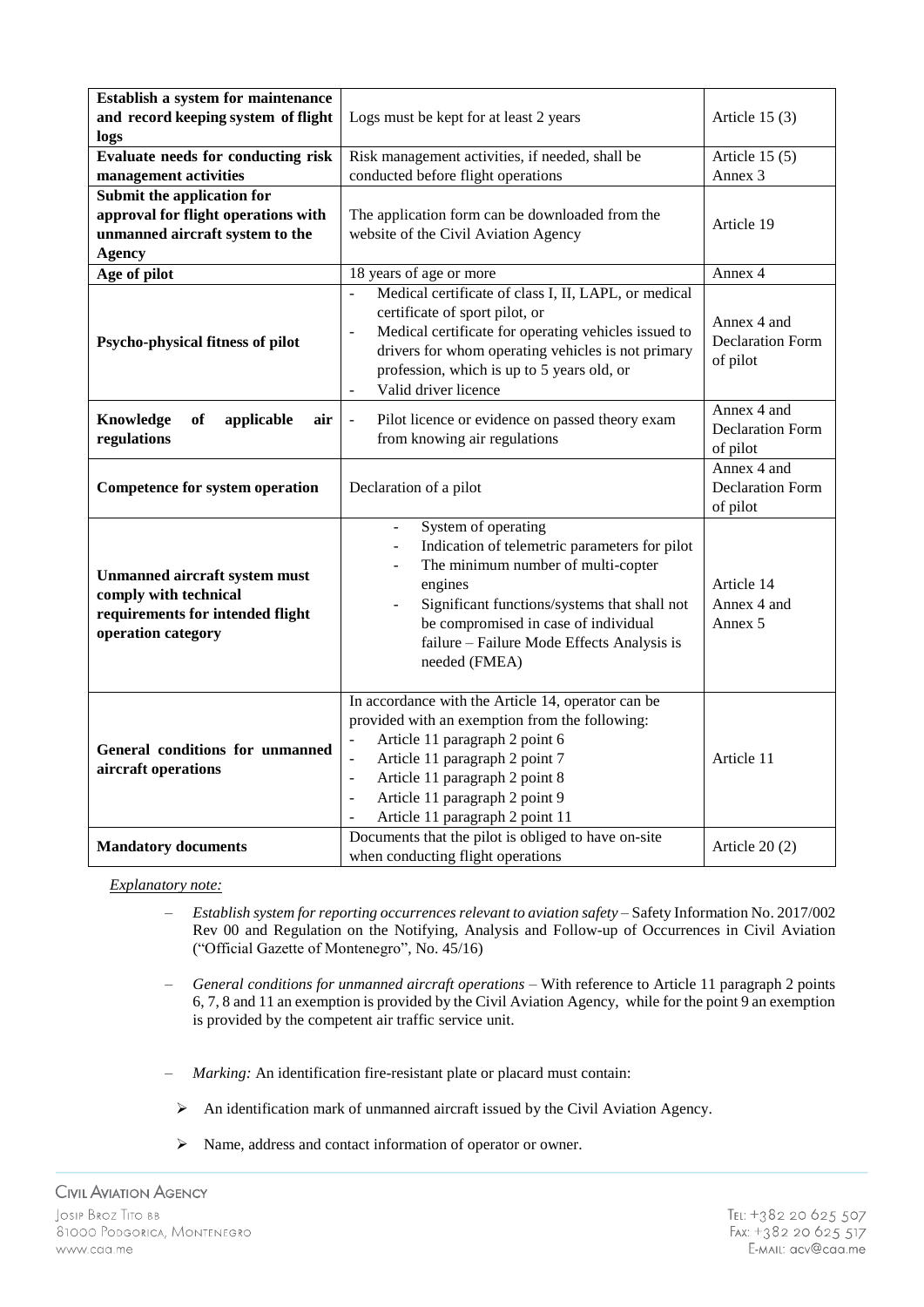| Identification mark: | <b>XXXXX</b>                  |
|----------------------|-------------------------------|
| Name:                | Marko Marković                |
| Address:             | XXX VVV ZZZ                   |
| Contact:             | phone number / e-mail address |

- ‒ *The minimum number of engines of multi-copter – 8*
- ‒ *Flying in Controlled Airspace:* Flying in controlled airspace is performed in accordance with the Safety Order (No. 2017/001 Rev. 00), which defines the areas where flight operations are restricted and the operator's obligations during the flight planning and flight operations.
- ‒ *Operations manual –* Operator is obliged to develop an Operations Manual whose content will be in accordance with the Article 16 of the Regulation.